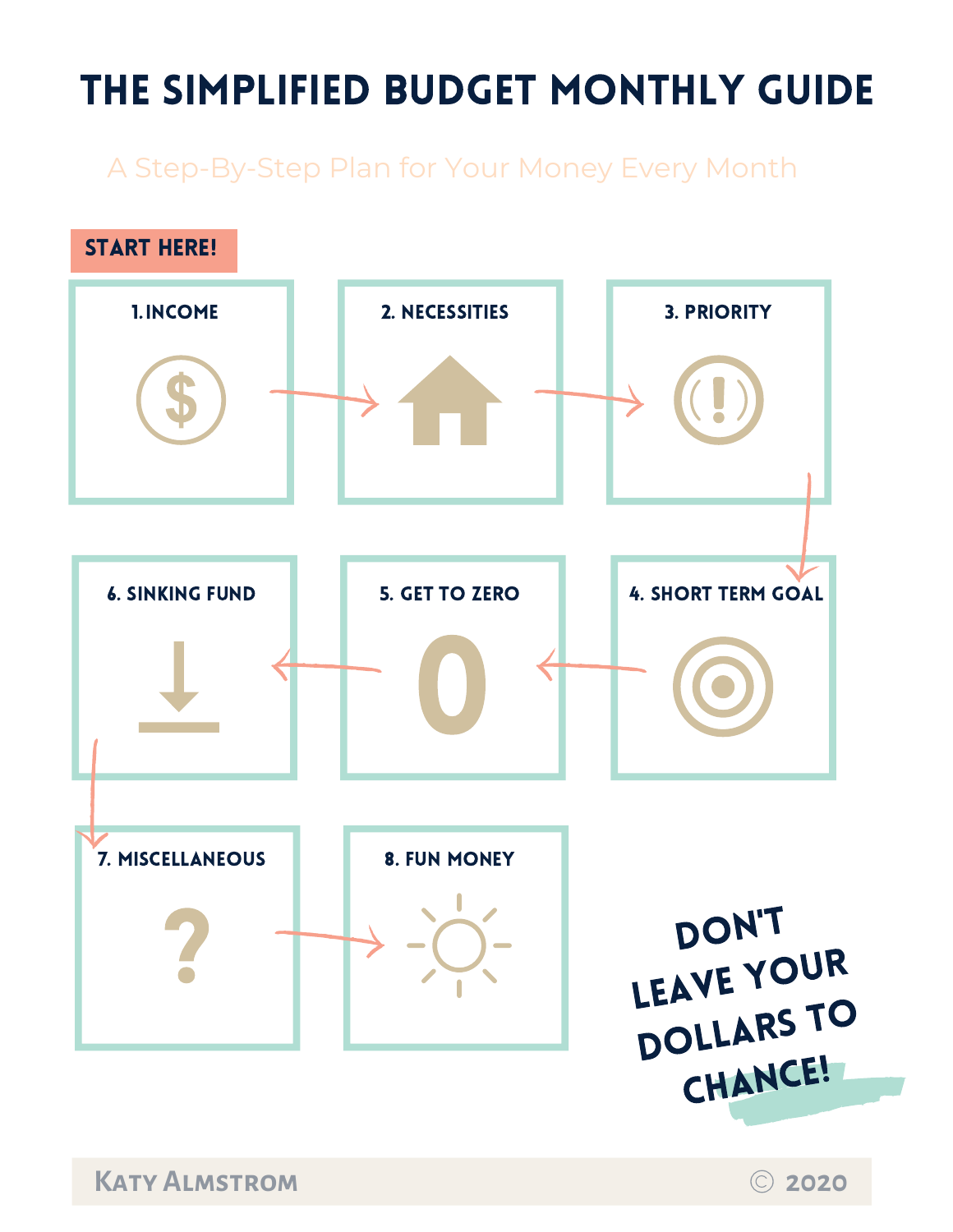



Before each month begins, we create a plan for the month's projected income:

In order to do this, we need to know what our income is!

- Paychecks
- Income from business
- Overtime pay
- Side jobs
- Gifts
- Bonuses

This is the number I'm starting with.

#### next month's income

(this may change, but start with something!)



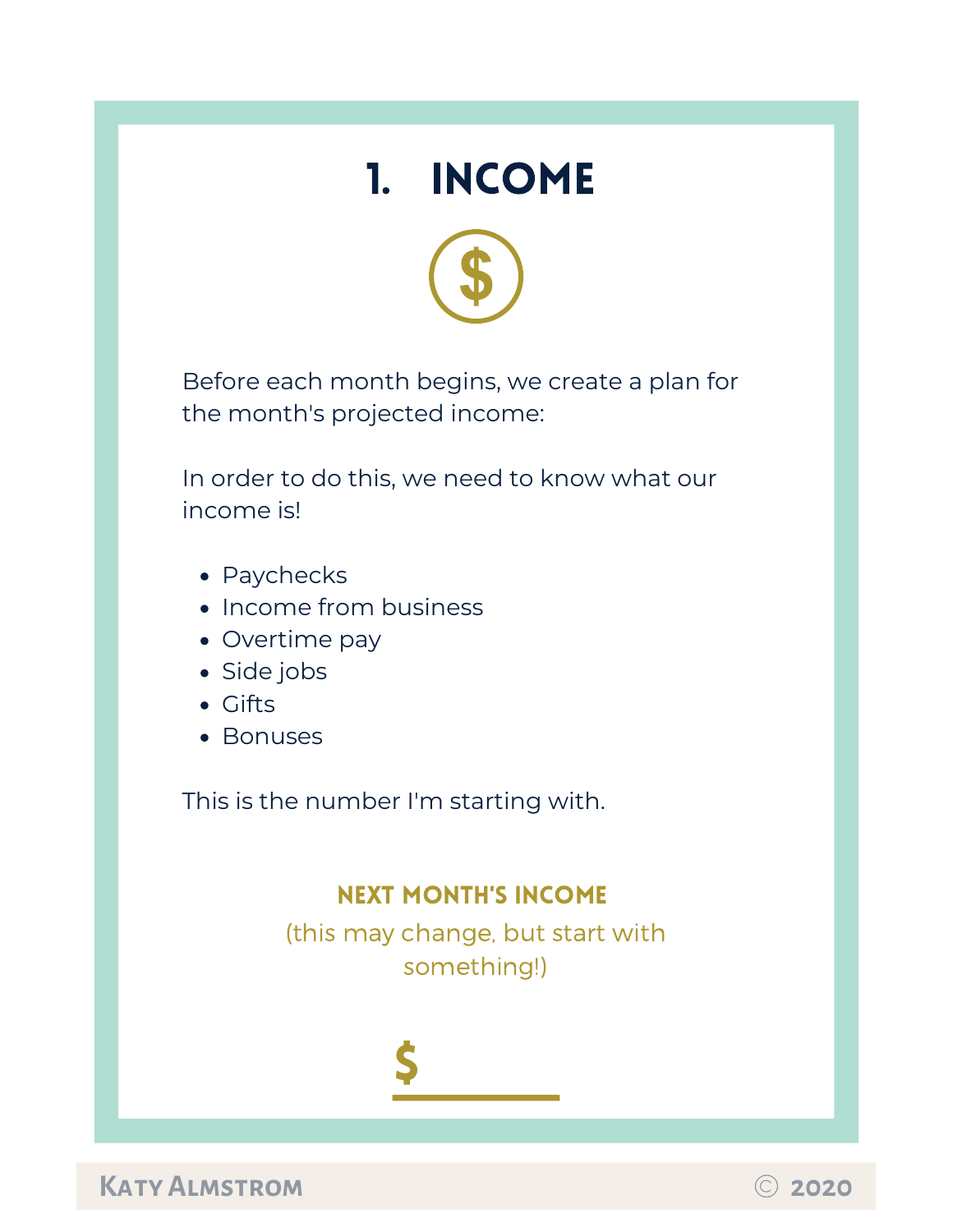## 2. Necessities



Now that we have a number to work with, we're going to start budgeting. Remember, a budget is simply a PLAN for your money each month.

We always plan first for the MOST IMPORTANT things:

- Groceries
- Rent/Mortgage
- Utilities
	- o electricity
	- heat
	- water
	- o trash
- Transportation
	- o car payment
	- o gas
	- car insurance

### total for everything on this page:

\$

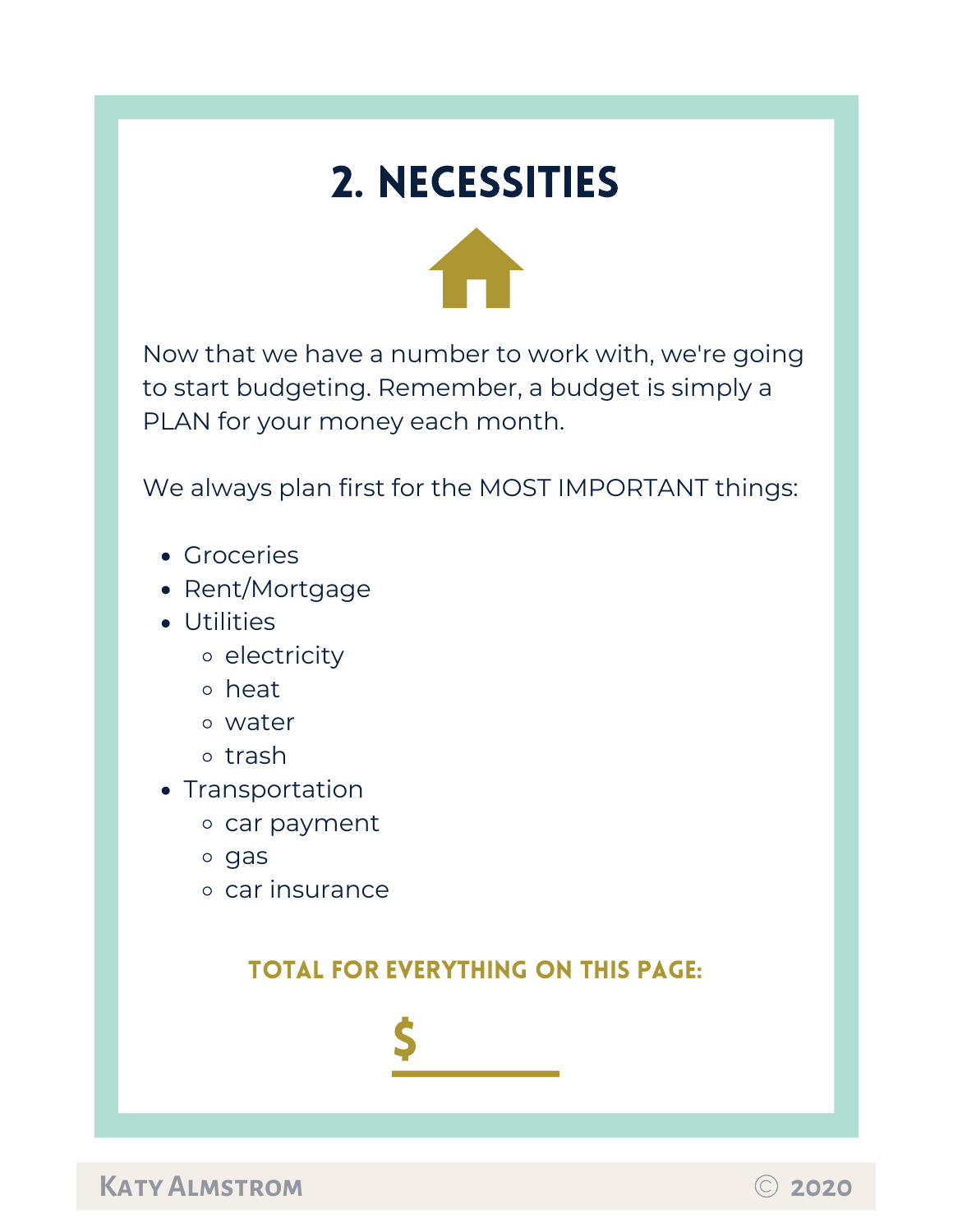## 3. priority



What needs to be paid for this month that is not part of your regular monthly budget?

Common examples:

- Vet
- Car registration
- Vacation deposit
- Bi-annual car insurance premium
- New snow tires
- HVAC repair
- Dentist visit

This is a sign of maturity in your budget. We take care of these bigger, irregular expenses by paying them off when they're due! No payments!

#### WHAT NEEDS TO BE CASH-FLOWED THIS MONTH?



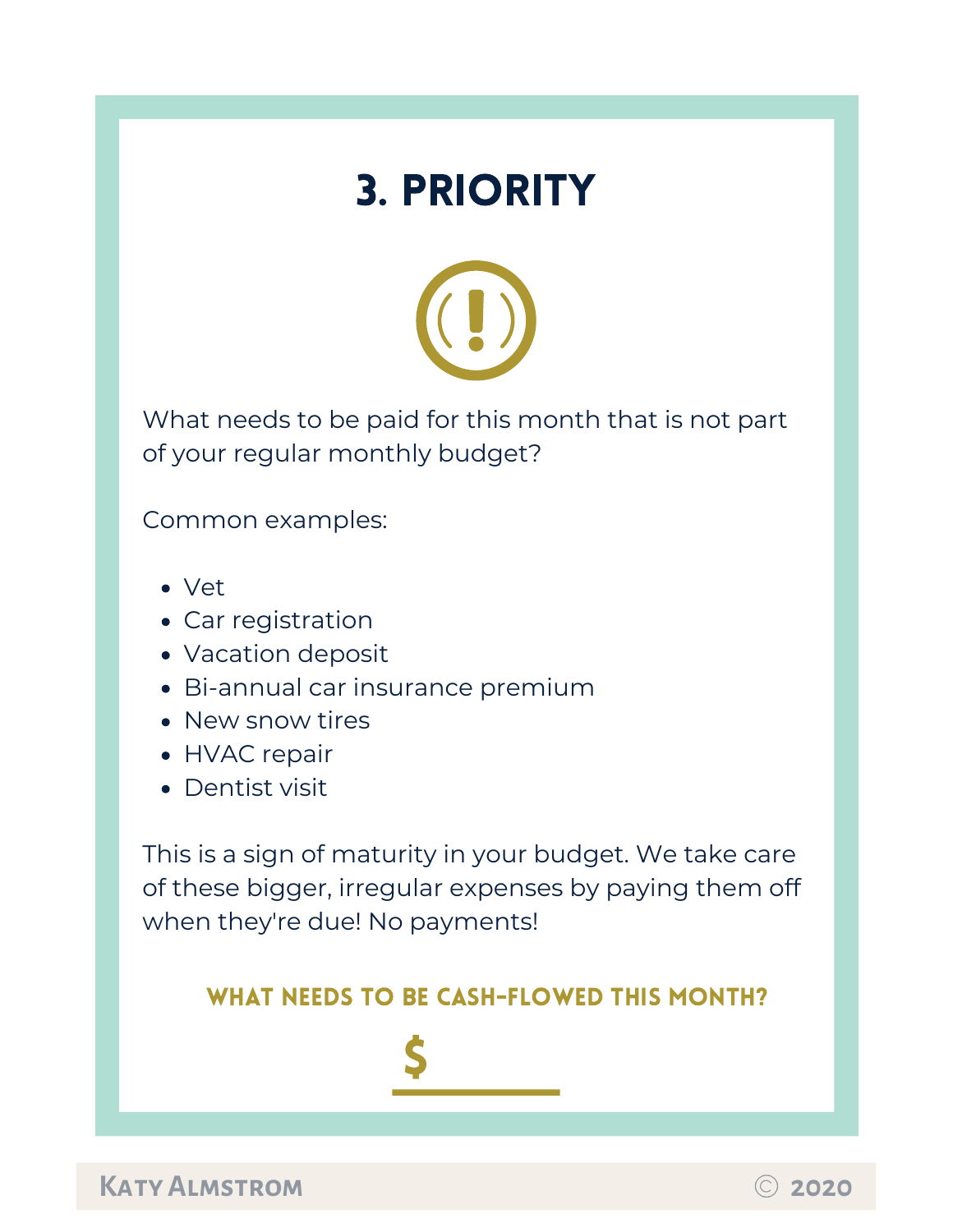## 4. short term goal



What's your short-term goal in your personal finances? Saving money? Paying off debt? Perhaps you and your spouse want to check-in more consistently about money?

How are you moving the needle in the right direction this month?

#### Remember:

Baby Step 1-- \$1000 Baby Step 2-- Pay off your debt from smallest total amount to largest total amount using the debt snowball.

If your goal requires your resources this month (e.g.\$300 towards your smallest debt in your debt snowball), put that number below!

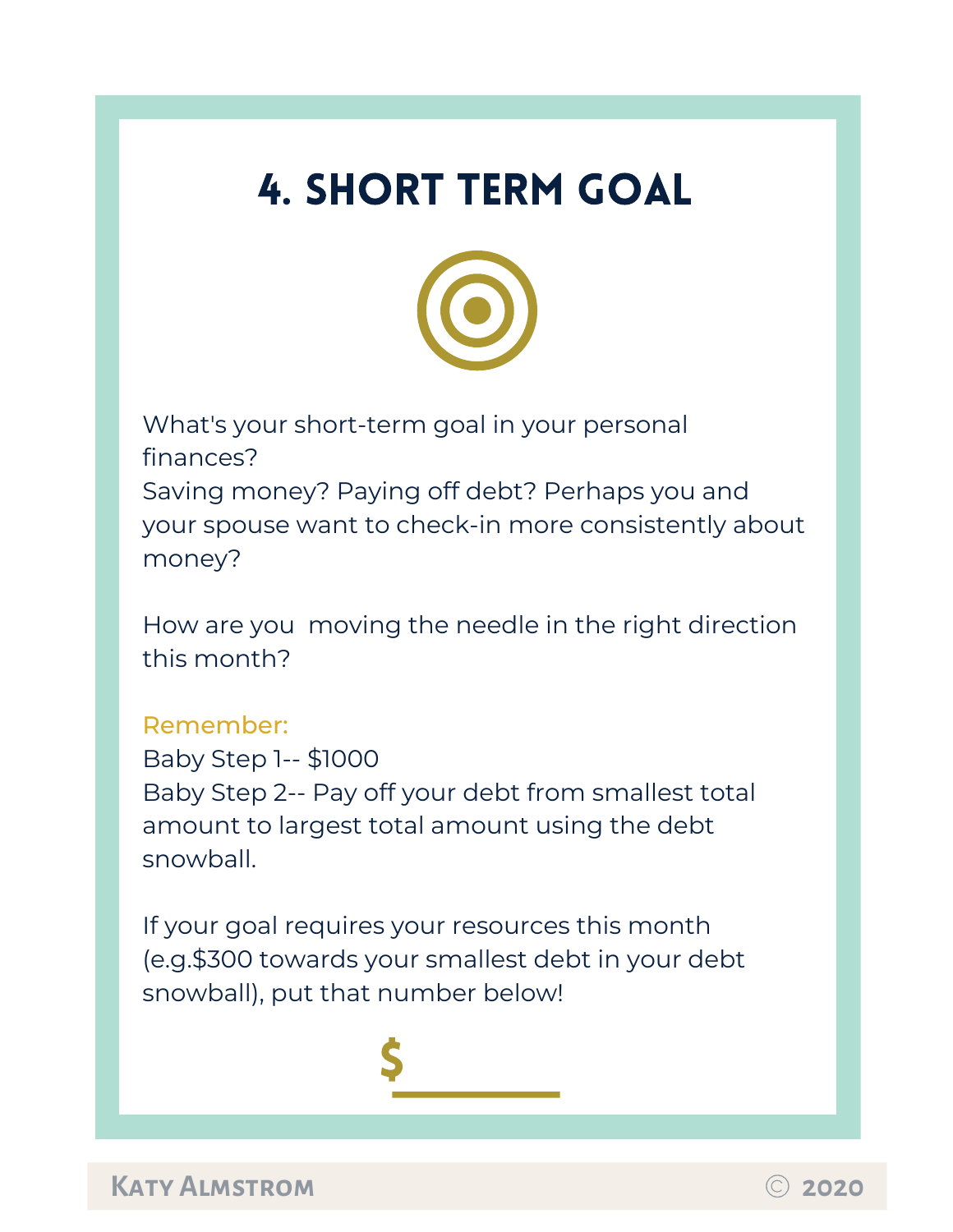

DON'T SKIP THIS STEP! If you take anything away from this guide, it should be this: every dollar gets a job!

Add up from the previous pages:

• Necessities



• Goal

\$

Subtract the total from your income and get a number for what's leftover. Now we budget everything else: cell phones, fun money, other debt payments, haircuts, kid stuff, pet supplies, memberships, Netflix, sinking fund, etc.

EVERY DOLLAR GETS A JOB.

#### here's what's left over to give a job to

\$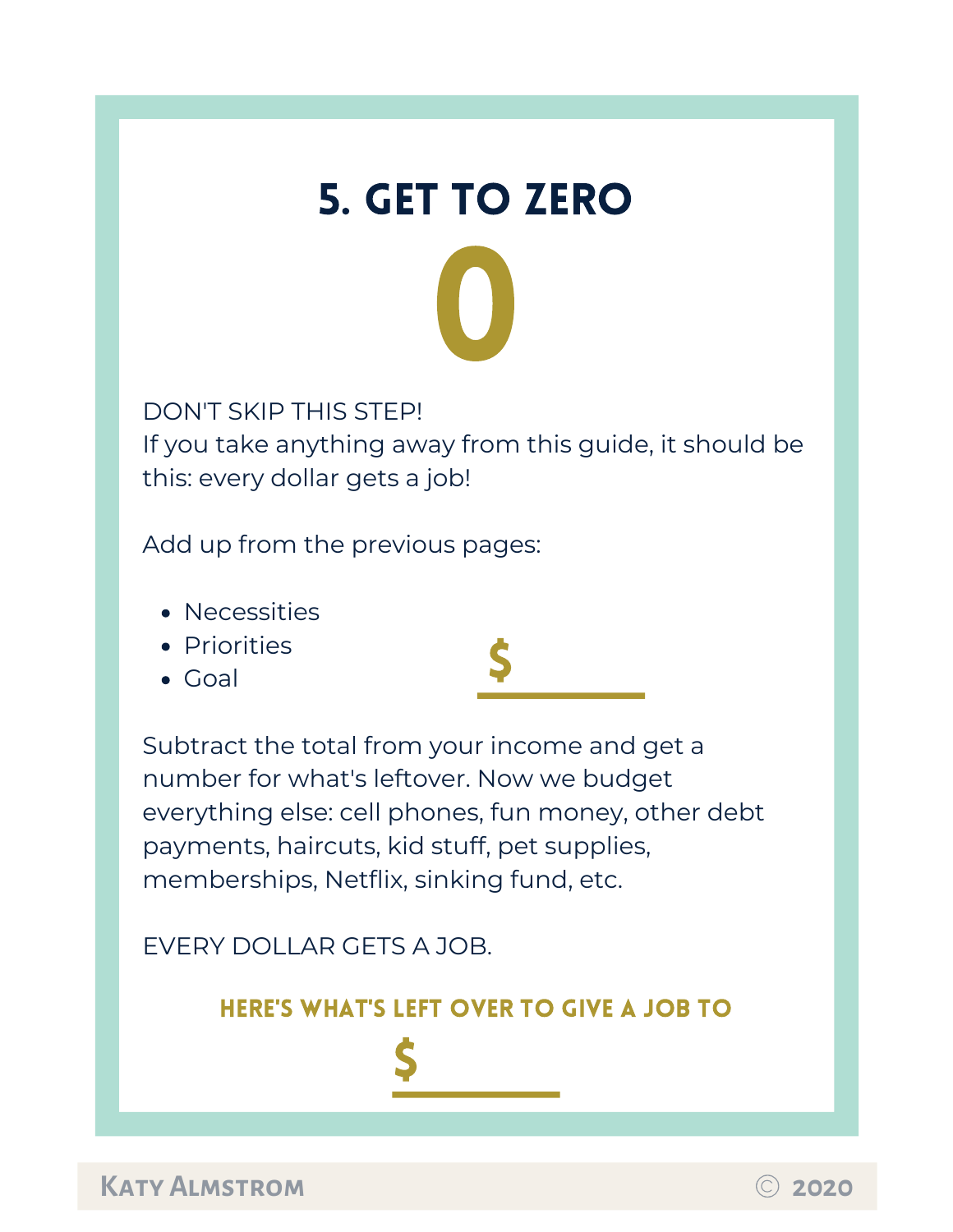## 6. sinking fund



I love sinking funds.

They create immediate relief from money stress, and combined with your starter emergency fund, you have some breathing room between you and life.

Common items to save for in a sinking fund:

- Car registraions/inspections/repairs
- Home repairs
- Annual vet visits
- Planned medical
- Holidays/birthdays
- Storage fees
- HOA fees
- Insurance premiums
- Memberships/association dues
- Tuition payments
- Heat fuel (firewood, propane, oil, etc.)

## sinking funds are not a luxury. This is a savings account for your budget. Save wisely!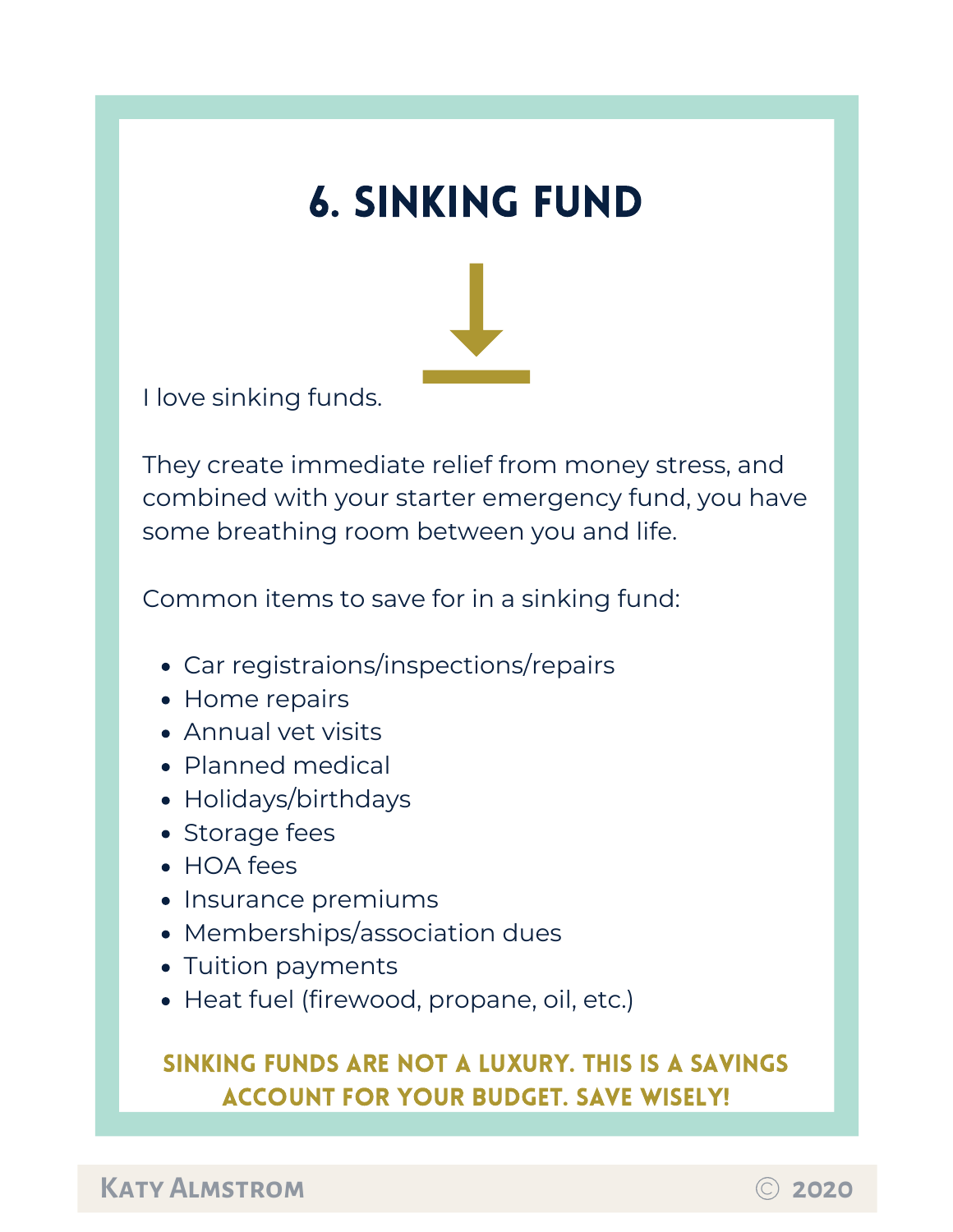# 7. miscellaneous



As smart as we all are...we don't know EXACTLY how the coming month will go (understatement of the year, right?)

Having a bucket for miscellaneous gives you yet another layer of breathing room.

Misc. dollars can be used for ANYTHING that pops up during the month and wasn't part of the plan OR can be used to cover categories that go over.

- Small birthday gift you didn't plan for? Check.
- Lightbulbs in three rooms go out? Done.
- Went over on groceries a bit? No biggie.

I recommend setting \$75-100 aside in miscellaneous. Only use it if you need it.

Don't use it if you don't need it.

You can carry it over unused misc. dollars to the next month, dump it in your sinking fund, or apply it to your goal.